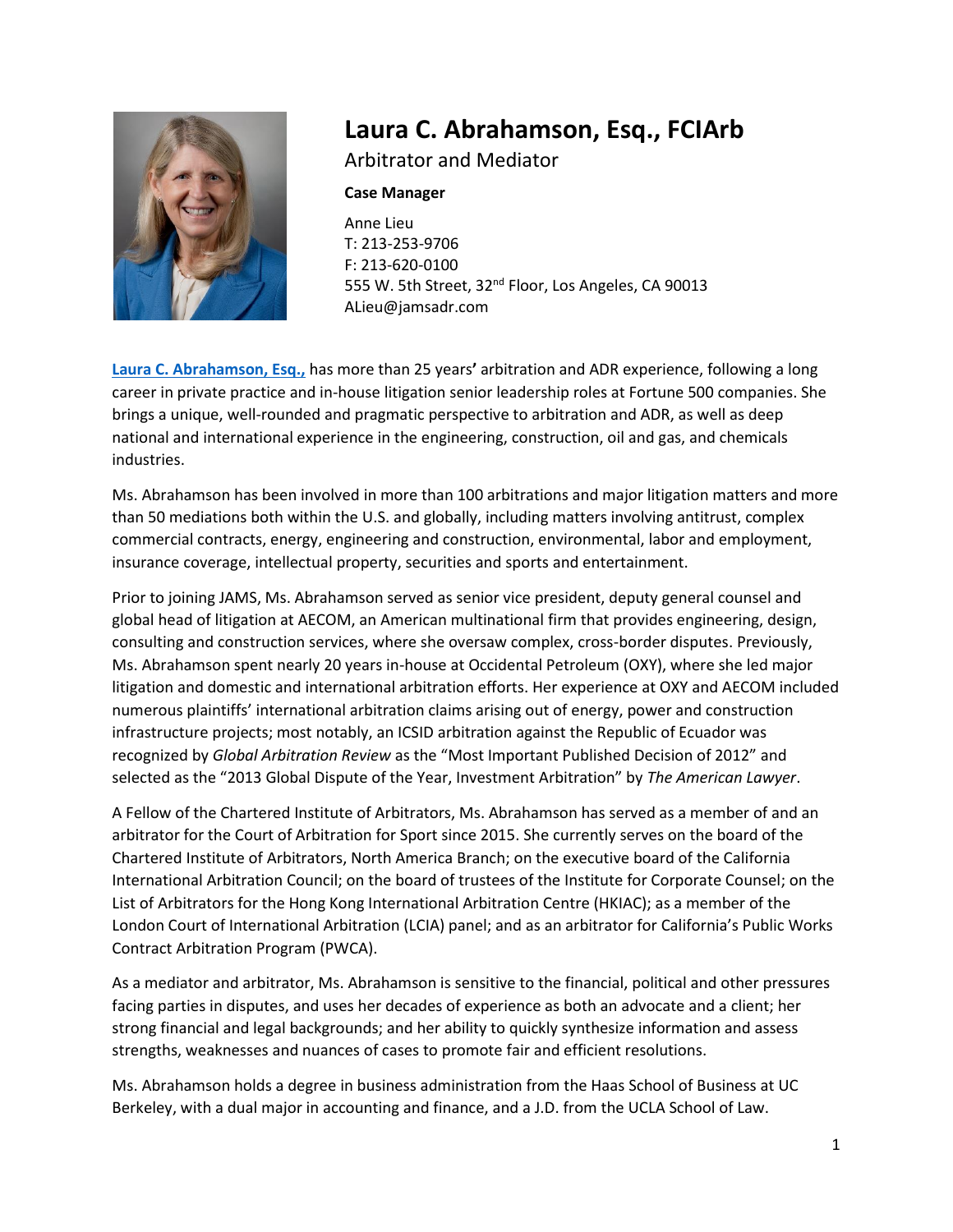## **ADR Experience and Qualifications**

#### **Representative Matters as Arbitrator and Mediator**

- Chair in a USADA arbitration relating to appropriate sanction for alleged doping violation by masters cycling athlete
- Co-arbitrator in two USADA arbitrations relating to appropriate sanction for alleged doping violation by track and field athletes
- Arbitrator in Safe Sport Temporary Measures hearing
- Sole arbitrator in two renewable energy disputes under JAMS rules
- Sole arbitrator in more than ten breach of contract/commercial disputes under JAMS commercial and international rules
- Sole arbitrator in more than twenty labor and employment disputes under JAMS rules alleging discrimination, wrongful termination and wage and hour violations
- Mediated dispute involving breach of contract, stock options and employment law claims
- Mediated oil and gas dispute involving claims related to surface and drilling rights
- Mediated dispute involving claims for environmental damages arising from mining operations

## **Additional ADR Experience and Qualifications**

- Acted as advocate, counsel and/or client in more than 50 domestic and international commercial and investment treaty arbitrations under ICC, ICSID, LCIA, DIAC, BCIAC, JAMS, TAI, UNCITRAL and AAA rules
- Participated in more than 50 mediations
- 24 years of experience managing litigation and arbitration teams in the engineering, construction, oil and gas, and chemical industries
- 9 years in private practice at large international law firms handling complex commercial, labor and employment, energy and securities litigation and arbitrations
- Speaker on a variety of ADR topics, including domestic and international arbitration case management, arbitration reform, and diversity and inclusion, before professional organizations and numerous arbitration thought leadership panels

## **Representative Matters as Advocate and Client**

#### **Engineering and Construction arbitrations**

Led commercial disputes between owners, contractors and design professionals involving claims of delay, disruption, variations, cost overruns, acceleration, defects and breach of contract arising out of P3 and public infrastructure projects (airports, highways, rail, subways, wastewater treatment plants); private infrastructure projects (power plants, oil, gas and chemical refineries and plants); public building projects (hospitals, prisons, courthouses, schools and universities); private building projects (hotels, high-rise office buildings, private hospitals); heavy construction projects (dams, bridges); and stadiums and arenas, including the following: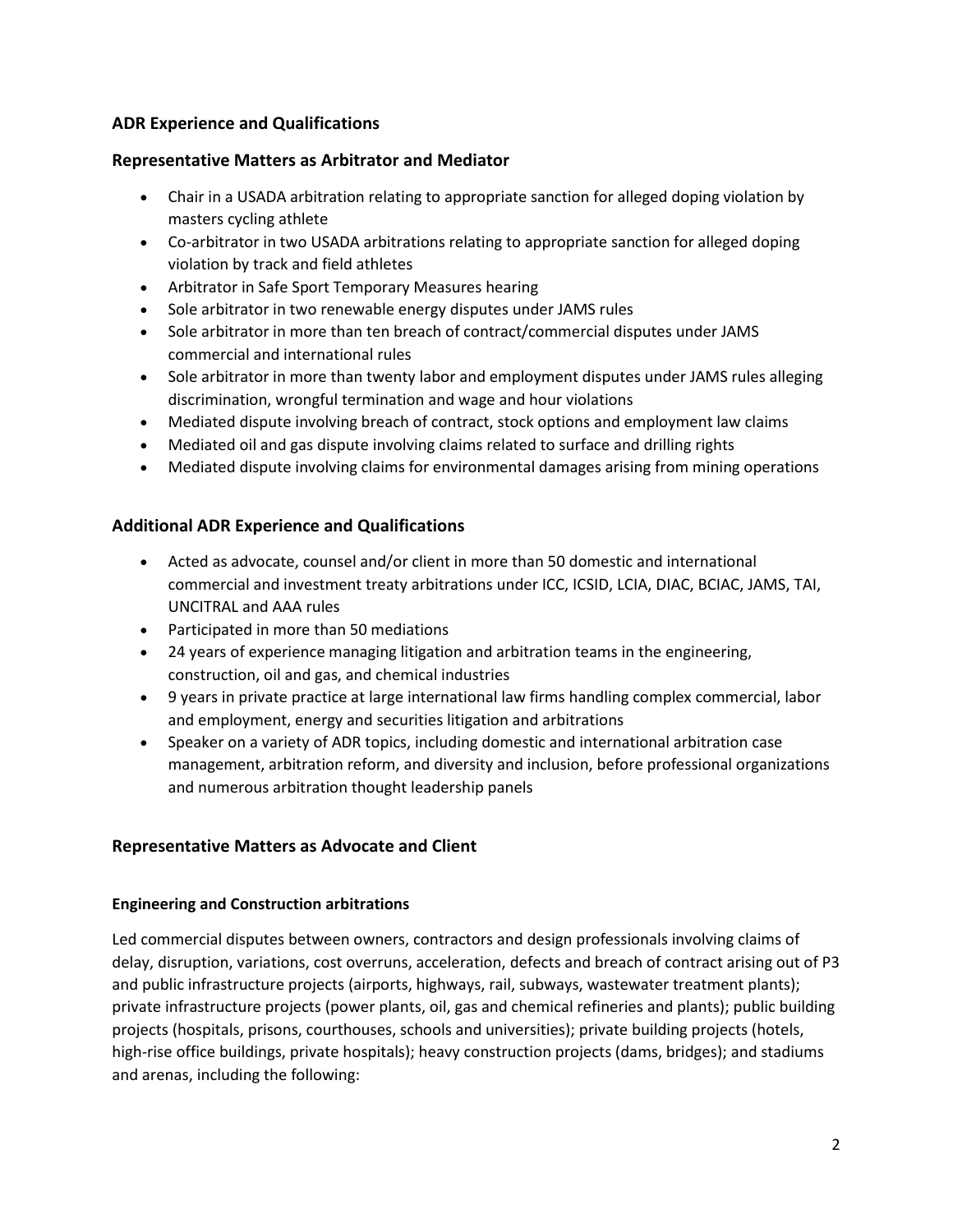- London seated ICC arbitration applying Saudi law to dispute arising out of rail and subway construction project in Saudi Arabia
- Geneva seated ICC arbitration applying Swiss law to dispute for pre-tender services related to rail and subway construction project in Saudi Arabia
- London seated ICC arbitration seated applying English law to dispute over design and construction of luxury hotel and office complex in Baku, Azerbaijan
- New York seated ICC arbitration involving claims and counterclaims relating to construction of Iowa fertilizer plant
- DIFC seated DIAC arbitration related to design and construction contract for private hospital in UAE
- London seated ICC arbitration related to construction of natural gas plant in Oman
- Austin seated ICC arbitrations arising out of construction project for toll road in Texas
- Ad Hoc arbitrations seated in Toronto applying Canadian law to related to claims for defective design and construction of wastewater treatment plant
- Bangkok seated Thai Arbitration Institute arbitrations between airport authority and design consortium and construction consortium related to alleged defects in paving and construction of Bangkok airport
- Chicago seated AAA arbitration applying New York law to dispute arising out of EPC contract for construction of Illinois power plant
- New York seated AAA arbitration relating to upgrade of wireless network in Grand Central Terminal in New York

## **Energy/Oil and Gas/Chemicals arbitrations**

Led commercial and Investor-State disputes with government and joint-venture partners and third parties arising out of oil and gas and chemicals operations, interpreting production sharing, and indemnity obligations; disputes relating to construction of power projects and energy infrastructure, including the following:

- ICSID investment treaty arbitration related to expropriation of oil and gas assets in Ecuador and following annulment proceedings (recognized as Most Important Published Decision of 2012, *Global Arbitration Review* and 2013 Global Dispute of the Year: Investment Arbitration, *The American Lawyer*) and subsequent ICSID annulment proceedings
- UNCITRAL investment treaty arbitration asserting right to reimbursement of value-added tax on goods and services related to oil and gas production in Ecuador (arbitration under New York law and English court proceedings through the House of Lords challenging award)
- New York seated ICC arbitration relating to recission of sale of Argentine oil and gas assets
- Los Angeles seated UNCITRAL arbitration applying New York law to dispute between joint venture partners relating to application of force majeure to contract for exploration in Peru
- London seated LCIA arbitration interpreting production sharing agreements and joint venture agreements in Colombia
- London seated ICC arbitration relating to joint venture agreements and sole risk operations in Peru
- London seated ICC arbitration among U.S., Canadian and Lebanese joint venture partners in dispute over indemnity obligations arising out of production sharing agreements in Yemen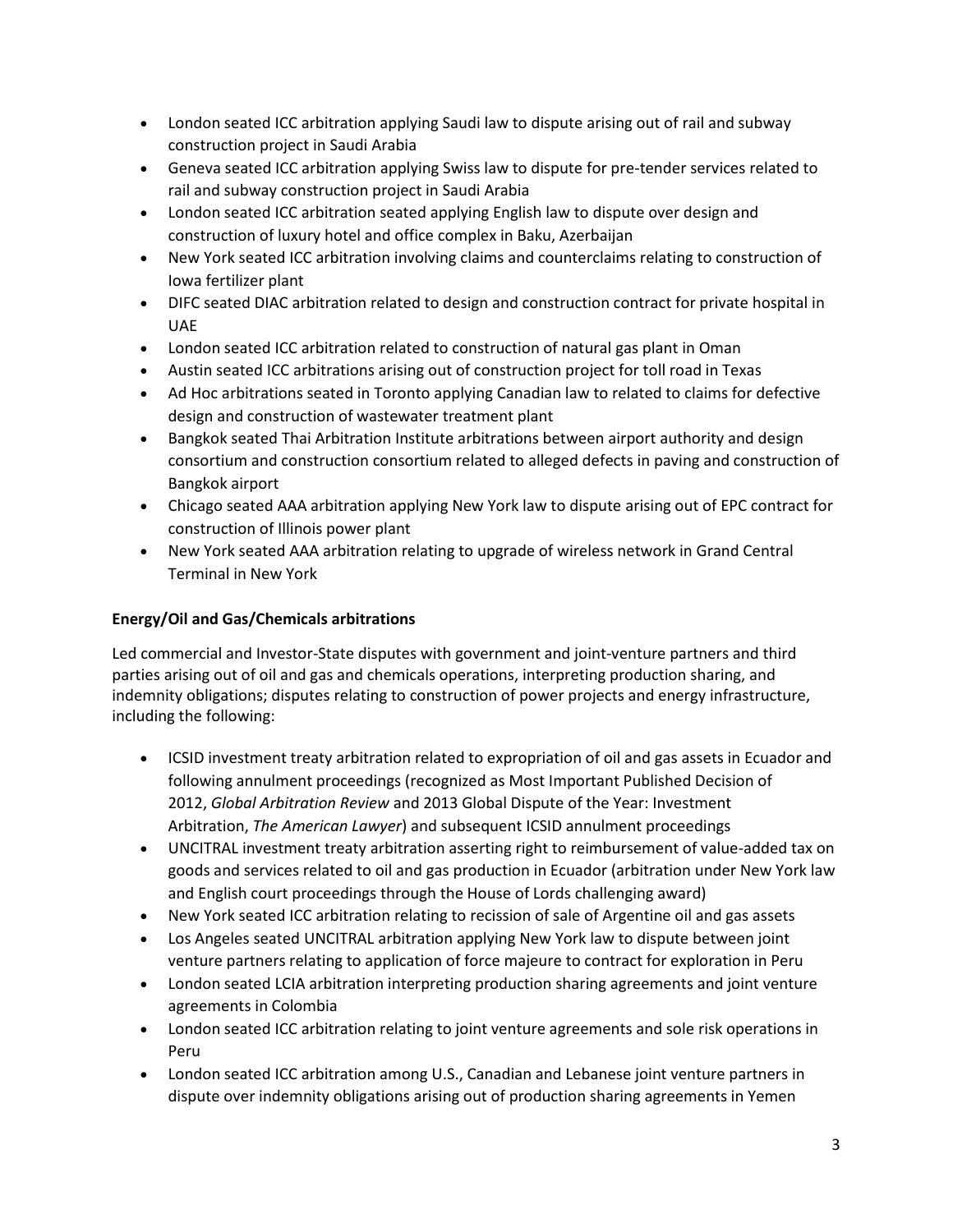#### **Other Business and Commercial and Environmental arbitrations**

- Los Angeles seated ICC arbitration related to alleged breach of exclusive distribution and licensing agreements for waterproof mobile device cases and accessories
- Vancouver seated BCIAC arbitration related to breach of settlement agreement
- Dallas seated AAA arbitration dispute over indemnification for alleged environmental damage associated with oilfield operations in Texas
- Los Angeles seated AAA arbitration related to alleged breach of contract to for environmental testing and remediation of groundwater system in California

## **Professional Memberships and Activities**

- Member, Board, North American Branch, Chartered Institute of Arbitrators, 2020–present
- Member, Arbitral Women, 2018–present
- Member, Women in Sports Law, 2019–present
- Member, Sports Law Association, 2019–present
- Member, Board, Institute for Corporate Counsel, 2019–present
- Member, Society of Construction Law, North America, 2021–present
- Faculty Member, ABA Masterclass in International Arbitration (2021, 2022)
- 2022 Sports Law Arbitration Moot (SLAM) volunteer judge/arbitrator
- Executive Committee, Corporate Counsel International Arbitration Group, 2019–2020
- Member, California Advisory Committee, International Centre for Dispute Resolution, 2018– 2020
- Member, International Expert Panel, "Overseas Construction Projects by Chinese Enterprises: Legal Risks and Inspiration," Sixth Working Group, Permanent Forum of China Construction Law, 2018
- Member, Advisory Board, Institute for Energy Law, 2014–2016
- Member, Advisory Board, Institute for Transnational Arbitration, 2014–2016
- Reporter, Arbitration Guidelines and Rules Subcommittee, International Bar Association, 2015– 2016

#### **Selected Speaking Engagements**

- Renewable Energy Opportunities and Energy-Related Infrastructure Development," iLaw ILS Global Forum on International Law, 2022;
- "Harnessing Global Change to Propel Diversity in International Arbitration: New Initiatives and Opportunities," California International Arbitration Week, 2022;
- "Building a Better International Arbitration A California Corporate Counsel's Perspective," California International Arbitration Week, 2022;
- "What is the Future of Law in Sport?" Law in Sport  $7<sup>th</sup>$  Annual Law Conference Understand the Rules of the Game 2021;
- "Cocktails and Conversations: Hot Topics in Global Energy and Construction Projects," JAMS Webinar, 2021;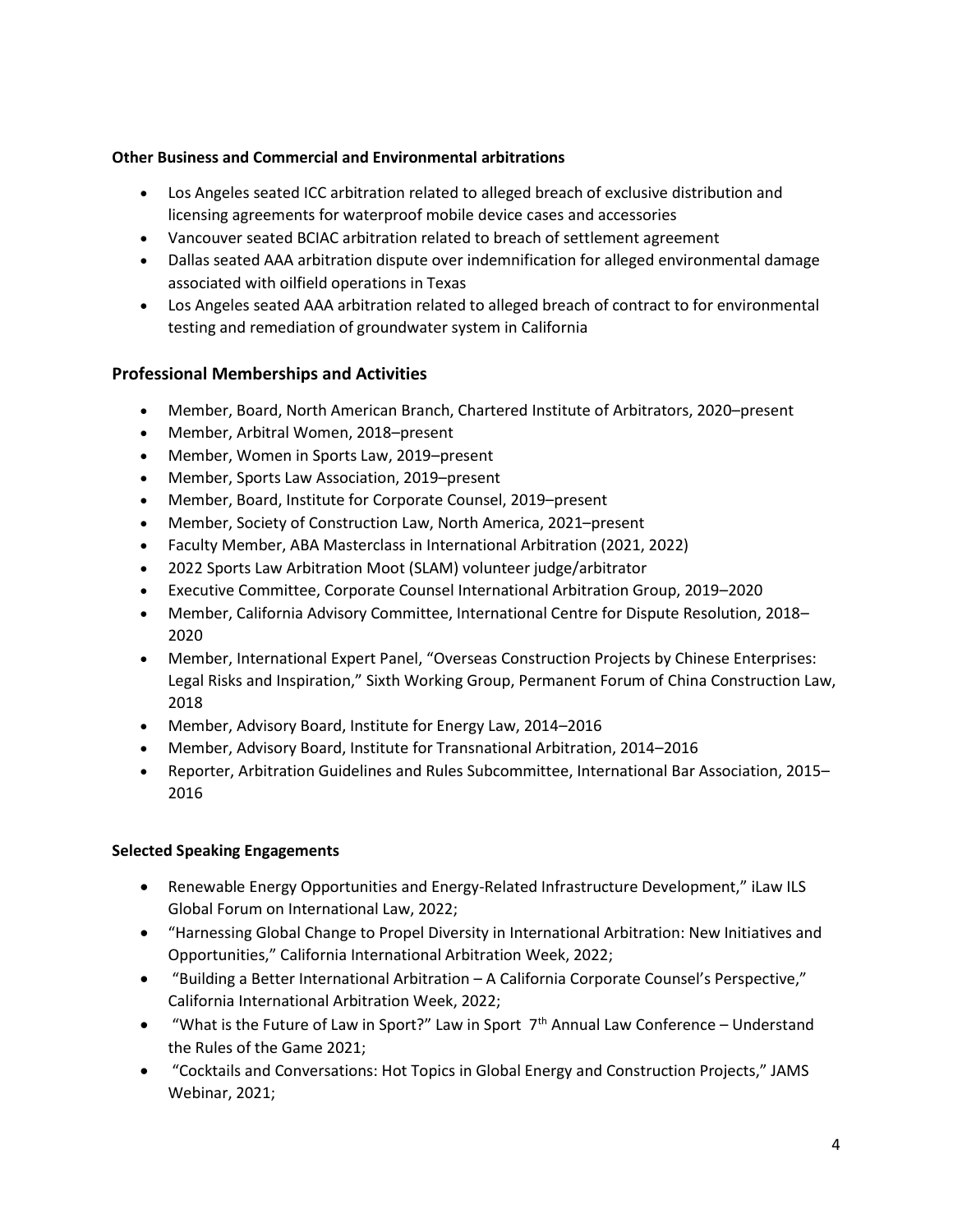- "2<sup>nd</sup> Annual Global Construction Disputes Update: The Energy Transition," USC Gould Webinar 2021;
- "Complex and Cross-Border Construction Claims: Former GC's, now Arbitrators, Mediators, Explore Dispute Resolution that Keeps Projects Moving," JAMS Webinar, 2021;
- "ADR can be a "Win-Win" Solution for In-House Counsel", Corporate Counsel Business Journal Perspectives Podcast, 2021;
- "Diversity in International Arbitration: Action Requires Commitment, but from who?" JAMS Webinar, 2021;
- "Getting a Handle On It: Commercial Dispute Resolution Clause Drafting for In-House Counsel," Association Corporate Counsel Webinar, 2021;
- "Diversity in International Arbitration: The Intersection of Race and Gender building on the future by learning from the past," JAMS Webinar, 2021;
- "The Business Case for ADR", JAMS Podcast 2021;
- "The Challenges of Multi-Party and Multi-Contract Issues in International Arbitration and the Anticipated ICC Rules Changes", New York Arbitration Week (2020);
- "Collaborative Tools for Dispute Management," JAMS Webinar 2020;
- "Evaluating and Learning From Business Disputes in a VUCA World," CPR European Conference on Business Dispute Management, 2020
- "ADR in a Time of Pandemic and Global Warming: How the System Must Adapt to the Future," Society for Construction Law, 2020
- "The Future of Dispute Resolution," USC Gould/JAMS Arbitration Institute Webinar Series, 2020
- "Litigation Management Roundtable," ABA Section of Litigation Corporate Counsel Seminar, 2020
- "Transparency in Commercial Arbitration," CPR Annual Meeting, 2020
- "Tools for Timeliness," ICC West Coast Conference, 2019
- "Best Practices in International Arbitration," USC/JAMS Arbitration Symposium, 2019
- "Arbitration Challenged: Reforming Commercial Arbitration in Response to Legitimacy Concerns," ICCA Congress, 2018
- "Would Construction Arbitration Benefit From Value Engineering, or Does It Need a Full Overhaul?" GAR Live Construction Disputes, 2018
- "How to Maximize Efficiency In a Complex Case," AAA Construction Conference, 2018
- "The Diversity Dividend: The Power of the Purse," Groundbreaking Women in Construction Conference, 2017
- "Managing the Client Through the Dispute Resolution Process: An Industry Perspective," Construction SuperConference, 2016
- "Arbitrating in the U.S.: Minimizing Risks," The Essentials of International Arbitration Involving Japanese Companies Conference, 2015
- "In-House Counsel's Perspective on the Effective Management of Arbitration," Hong Kong ICC Arbitration Week, 2015

# **Publications**

- Value Engineering Construction Arbitration," JAMS Global Construction Solutions, Fall 2021
- "Enhancing Efficiency in Construction Disputes," JAMS ADR Insights, July 2021